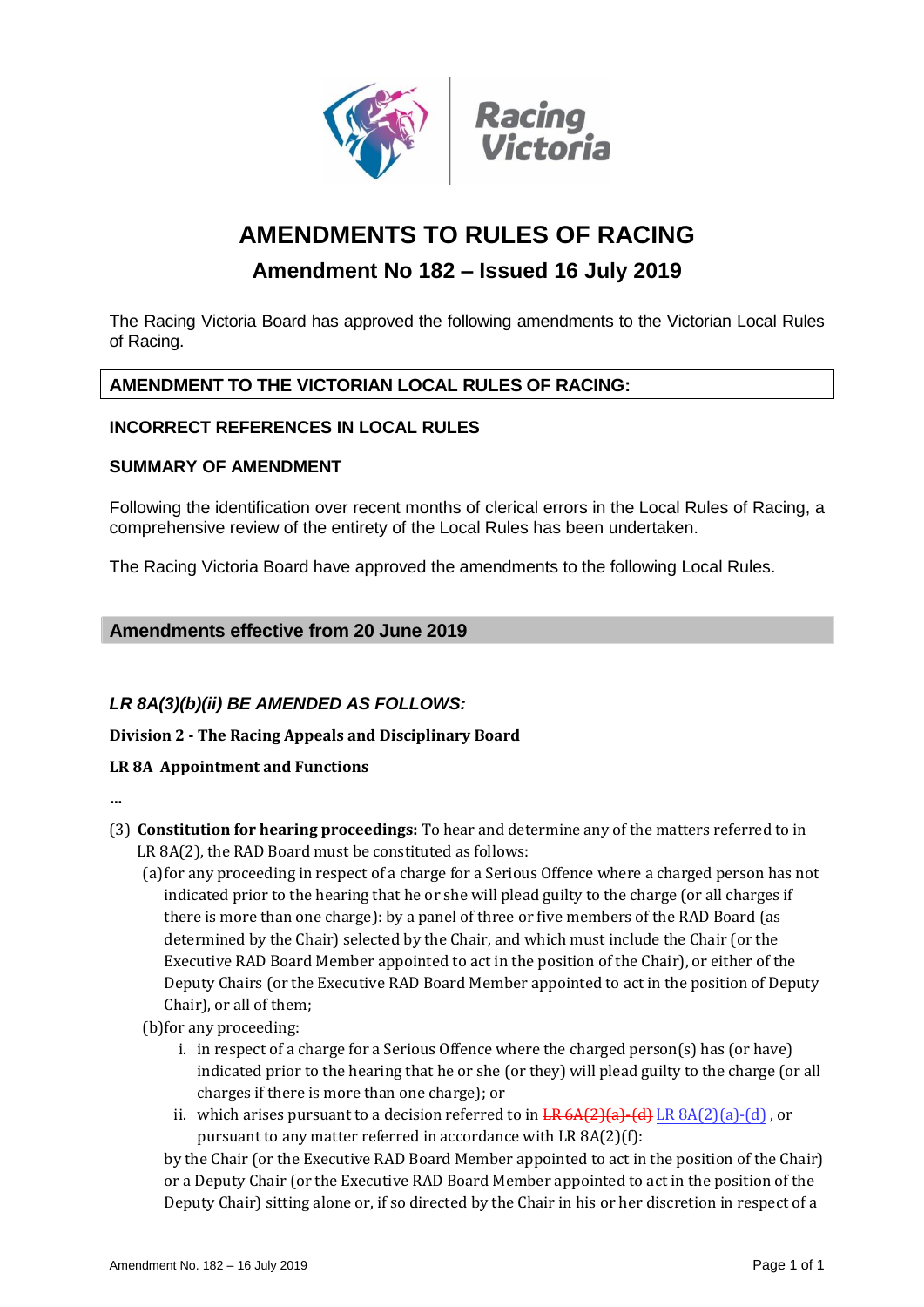particular proceeding, a panel of three members of the RAD Board selected by the Chair which must include the Chair (or the Executive RAD Board Member appointed to act in the position of the Chair) or either of the Deputy Chairs (or the Executive RAD Board Member appointed to act in the position of Deputy Chair) or all of them;

(c) in the event of the Chair, the Deputy Chairs and the Executive RAD Board Member being not available for a particular proceeding, another member of the RAD Board who is a qualified lawyer of not less than seven years standing may be selected by the Chair or either of the Deputy Chairs to act as Chair for that proceeding.

**…**

# *LR 8E(5)(b) BE AMENDED AS FOLLOWS:*

### **LR 8E Powers of the RAD Board**

…

### **(5) Directions:**

- (a) The Chair or Deputy Chair of the RAD Board may give directions in relation to the operation or procedure of the Board.
- (b) Any direction made by the Chair or Deputy Chair of the RAD Board pursuant to  $LR$   $B$   $(B)$   $(R)$   $LR$ 8E(5)(a) must not be inconsistent with the *Racing Act 1958* (Vic) or these Rules.

…

# *LR 9C(4)(c) BE AMENDED AS FOLLOWS:*

#### **LR 9C Conduct of TDT Proceedings**

**…**

**…**

- **(4) Hearings and evidence:** In respect a hearing before the TDT:
	- (c) subject to  $LR$   $9C(1)(b)$  LR  $9C(2)(b)$ , the TDT may, subject to the requirements of procedural fairness, hear matters in any manner which the TDT sees fit, including:
		- (i) if the parties to a hearing have been advised of the date, time and venue of a hearing, by conducting the hearing in the presence of the parties or representatives of the parties, or with only some of the parties or representatives of the parties or without any of the parties or representatives of the parties;
		- (ii) by hearing evidence by telephone, closed circuit television or video links;
		- (iii)by conducting a hearing on the case stated by the parties to the hearing;
		- (iv) by conducting the hearing of a matter by affidavit, statutory declaration or oral evidence;

**…**

# *LR 9C(9) BE AMENDED AS FOLLOWS:*

### **LR 9C Conduct of TDT Proceedings**

**…**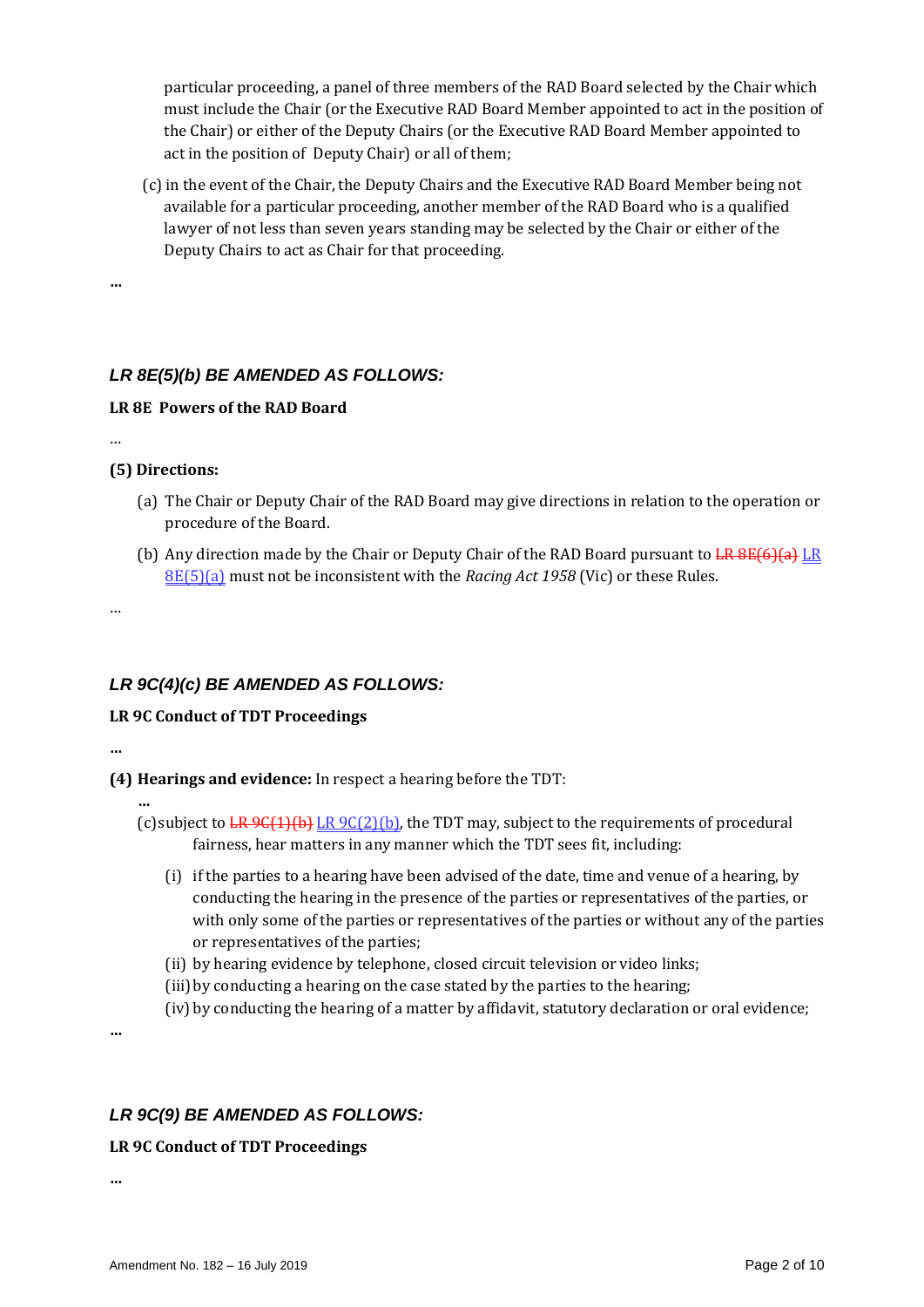**(9) Dismissal of certain proceedings:** The TDT may make any order to dismiss any proceeding without a hearing if, following the allocation of dispute to it under  $LR$  9A(1) LR 9B(1), if it is satisfied that the dispute is frivolous, vexatious, misconceived or lacking substance.

**…**

### *LR 11 BE AMENDED AS FOLLOWS:*

#### **LR 11 Stewards at race meetings**

- (1) **Three or more to act:** There must be at least three Stewards acting at every race meeting conducted by a Racing Club other than a Non-TAB Race Meeting or a Picnic Race Meeting.
- (2) **If less than three present:** If there are less than three Stewards present and competent and willing to act at any race meeting of a Racing Club (other than a Non-TAB Race Meeting or a Picnic Race Meeting), the Directors, the Chairman of Stewards or the Committee of the Racing Club holding the race meeting must nominate a person or persons as Deputy Stewards to bring the number of Stewards up to three.
- (2A) (3) **Non-TAB and Picnic Race Meetings:** The Stewards may from time to time determine the number of Stewards to act at a Non-TAB Race Meeting or a Picnic Race Meeting.
- (4) **Acting Chairman:** In the absence of both the Chairman and the Deputy Chairman at a race meeting the Stewards present may appoint an Acting Chairman from their number.
- (5) **Reconstitution of panels**: Where an inquiry commenced by the Stewards at a race meeting is adjourned for any reason, the Stewards will use their best endeavours to reconstitute the same Panel, subject to the discretion of the Chairman to substitute panel members as required.

### *LR 20(3)(c) BE AMENDED AS FOLLOWS:*

#### **LR 20 Compliance with AR 89(8)**

During the period in which any direction or order with respect to biosecurity precautions are in place in accordance with AR 89(8):

- (1) it will be the responsibility of each nominator or trainer (or the Authorised Agent of either of them) to ensure compliance with any direction or order with respect to biosecurity precautions in respect of each Horse of which they are the nominator or trainer (or the Authorised Agent of either of them);
- (2) each nominator or trainer (or the Authorised Agent of either of them) will be deemed to have undertaken their own assessment in light of their personal circumstances as to whether the biosecurity precautions are adequate to prevent infection of each Horse of which they are the nominator or trainer (or the Authorised Agent of either of them); and
- (3) each nominator or trainer (or the Authorised Agent of either of them) will, if they present a Horse for a race, be deemed to have accepted the relevant biosecurity precautions as reasonably adequate for the protection of that Horse and, further, they will, upon presentation of a Horse to race, be deemed to have released Racing Victoria, its directors and employees from all claims and liabilities in any way relating to:
	- (a) the adequacy of the relevant biosecurity precautions; or
	- (b) the compliance or failure to comply with the relevant biosecurity precautions by any licensed person or any other person; or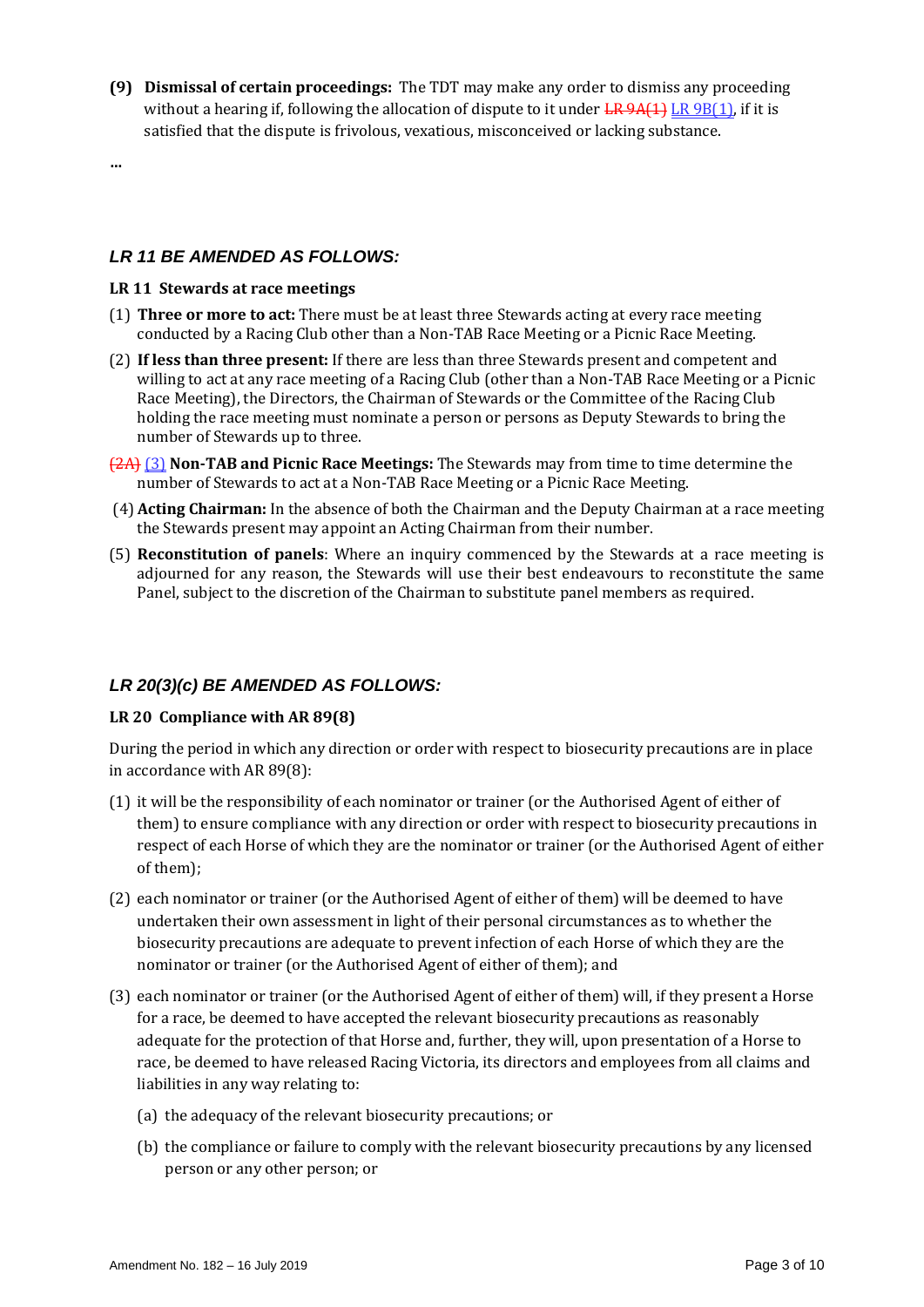(c) the infection of any Horse by any infective agent, organism or disease which is the cause of, reason for or subject of any direction or order for biosecurity precautions made in accordance with AR 64K(8) AR 89(8).

### *LR 25 BE AMENDED AS FOLLOWS:*

#### **LR 25 Training Partnerships**

- $\left(3\right)$  (1) An application for permission to train in a partnership shall:
	- (a) be in the required form;
	- (b) provide such information as is required by the Directors; and
	- (c) be accompanied by any applicable fee as is published in the Prescribed Fee Schedule.
- (4) (2) The Directors may in their absolute discretion relieve applicants for permission to train in partnership from the preconditions set out in this Rule.
- $\overline{5}$  (3) The Directors may:
	- (a) without being required to give any reasons refuse permission to train in partnership; or
	- (b) grant permission subject to such terms and conditions as the Directors think fit, including but not limited to restrictions regarding duration and locality or both.
- $(6)$   $(4)$  The Directors may at any time in their absolute discretion:
	- (a) revoke permission to train in partnership, including without limitation where one or both applicants cease to meet the requirements to be granted permission in accordance with the Rules, or where one or both of the training partners have been suspended or disqualified; or
	- (b) vary or amend any of the terms or conditions of any permission to train in partnership.
- $(7)$  (5) It is a precondition to the grant of permission to train in a training partnership that:
	- (a) neither applicant holds a licence or permit to train in another racing jurisdiction, other than a license or permit to train in partnership with one another;
	- (b) the Stewards are satisfied as to the bona fides of the training partnership;
	- (c) a minimum of 25 horses shall be trained in the partnership.
- (8) (6) Where a penalty has been imposed by another Principle Racing Authority upon one or both of the trainers in a training partnership, then both trainers shall be deemed jointly and severally responsible for the purposes of adoption or recognition of that penalty in accordance with these Rules.
- (9) (7) Trainers shall not be deemed jointly and severally responsible for the purposes of adoption or recognition of a penalty where the relevant breach involves conduct of a kind that may be subject to a penalty under AR 229(1)(a).

# *LR 26(3) BE AMENDED AS FOLLOWS:*

#### **LR 26 Pre-training safety inquiries**

- (1) Before a trainer sends a horse that is recorded on the trainer's stable return to another person for pre-training and/or education (**pre-trainer**), the trainer must make reasonable inquiry of the pre-trainer to satisfy himself or herself that the pre-trainer will conduct pre-training and/or education of the horse in a safe manner with equipment and gear that is specified in, and in accordance with, the Rules.
- (2) For the purposes of LR 26(1), the trainer will have complied with that rule by recording on the form prescribed by the Directors the checklist of equipment and gear required by the Rules to be used by the pre-trainer and that form has been completed with the written acknowledgement and acceptance of the pre-trainer.
- (3) Where a trainer regularly sends horses that are recorded on the trainer's stable return to a pretrainer for pre-training and/or education, the trainer's obligation to make reasonable inquiry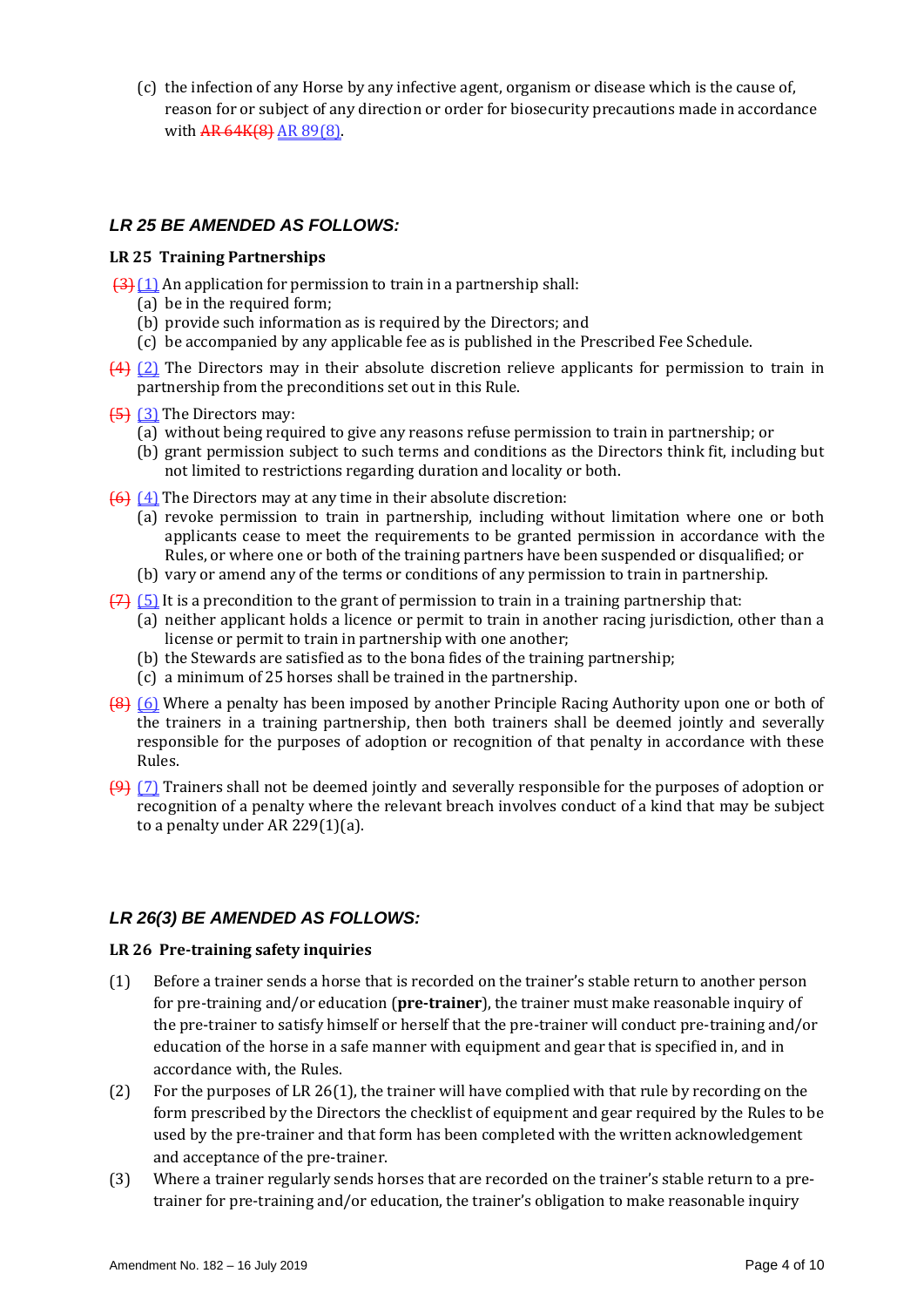under LR 26 $G(1)$  will have been satisfied where the form referred to in LR 26(2) has been completed in respect of that pre-trainer once in a twelve month period.

### *LR 33E(2) BE AMENDED AS FOLLOWS:*

#### **LR 33E Riding fees and prizemoney**

- (1) Where an apprentice jockey is engaged to ride in a race or trial, the riding fee shall be deemed to be the aggregate consideration and value for the:
	- (a) taxable supply by the apprentice of the ride; and
	- (b) taxable supply by the master for making available the Apprentice's riding services. The proportion of the consideration payable to the apprentice and the master for making their taxable supply shall be the percentage specified in the employment agreement and deed of apprenticeship entered into between the apprentice and the master.
- (2) Where an apprentice jockey is entitled as a rider to prizemoney under  $LR$  16 LR 58, the prizemoney shall be deemed to be the aggregate consideration and value for the:
	- (a) taxable supply by the apprentice of the ride; and
	- (b) taxable supply by the master for making available the apprentice's riding services. The proportion of the consideration payable to the apprentice and the master for making their taxable supply shall be the percentage specified in the employment agreement and deed of apprenticeship entered into between the apprentice and the master.

### *LR 38 BE AMENDED AS FOLLOWS:*

#### **LR 38 Riders Agent Licences**

(1) An application to the Directors for the grant or renewal of a riders agent licence must:

(a)be in the required form;

(b) provide such information as is required by the Directors; and

(c) be accompanied by any applicable fee as is published in the Prescribed Fee Schedule.

 $\left\{ \frac{3}{2} \right\}$  (2) Categories: An application for the grant of a riders agent licence may be made for the following categories of riders agent:

- (a)Riders Agent
- (b) Visiting Riders Agent; or
- (c)Visiting International Riders Agent

(4) (3) Persons Ineligible: A person may not be granted or hold a riders agent licence if the person is licensed or registered under the Rules of Racing, except when that person:

- (a) is a registered Stable Employee; or
- (b)has otherwise been approved by the Principal Racing Authority to be granted or hold a riders agent licence.

(5) (4) Directors may prescribe certain pre-requisites, requirements, qualifications and training units: In relation to each of the licence categories referred to in  $LR$  38(3) LR 38(2), the Directors may from time to time prescribe: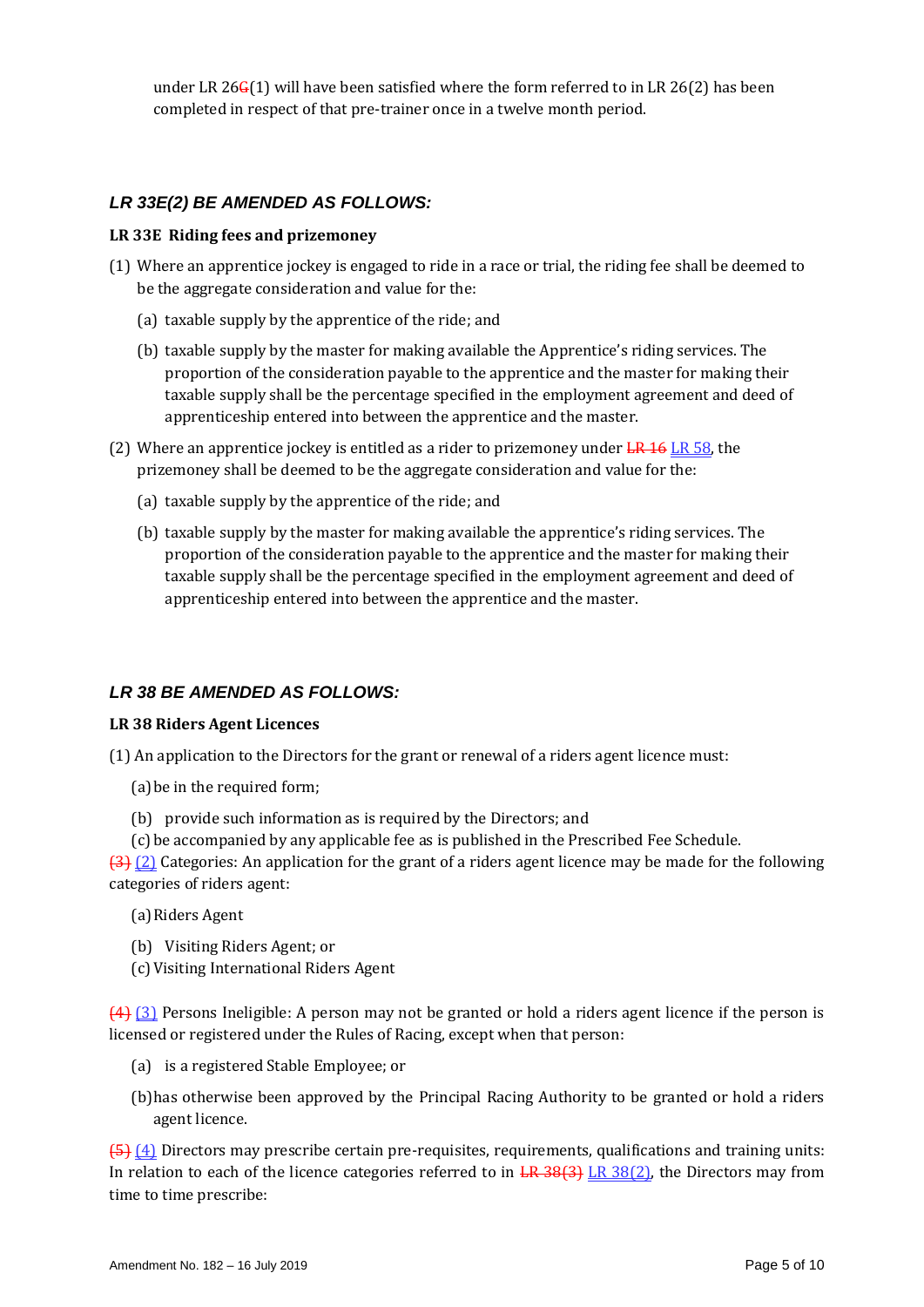(a)educational qualifications, training units and experience levels which must be attained as a prerequisite to the grant of a riders agent licence; or

(b) any other pre-requisite or requirement for the grant of a riders agent licence as deemed appropriate.

(6) (5) Relief from requirements: The Directors may in their absolute discretion, relieve an applicant for a riders agent licence from any of the requirements prescribed by  $\frac{LR \cdot 38(4)}{LR \cdot 38(4)}$ .

(7) (6) Grant or Refusal to Grant a Riders Agent Licence: Having received an application under LR 38(1), the Directors may:

- (a)refuse to grant a riders agent licence;
- (b)request whatever further information the Directors consider reasonable and appropriate; or
- (c) grant a riders agent licence subject to such terms and conditions as the Directors consider reasonable and appropriate.

(8) (7) Revocation: The Directors may, at any time, revoke, or vary the terms of a riders agent licence granted by them, including, without limitation, where the holder of the licence:

- (a)is not actively using the licence;
- (b)ceases to meet the requirements to be granted a licence in accordance with the Rules of Racing; or
- (c) breaches any term or condition of that person's riders agent licence.

(9) (8) Term of licence: All rider agent licenses expire on the 31 July next after issue unless:

(a) revoked earlier in accordance to  $LR$  38(8) LR 38(7);

- (b) cancelled;
- (c) suspended;
- (d) disqualified; or
- (e)otherwise provided for under the terms and conditions of a riders agent licence.

#### *LR 45B(4A) BE AMENDED AS FOLLOWS:*

#### **LR 45B Registration of Stable Employees**

**…**

(4A) **Relief from requirements**: The Directors may, in exceptional circumstances and in their discretion, relieve an applicant for a registration of a Stable Employee made under LR 39B LR 45B from any of the qualifications, training units, pre-requisites or requirements referred to in LR 45B(3A).

…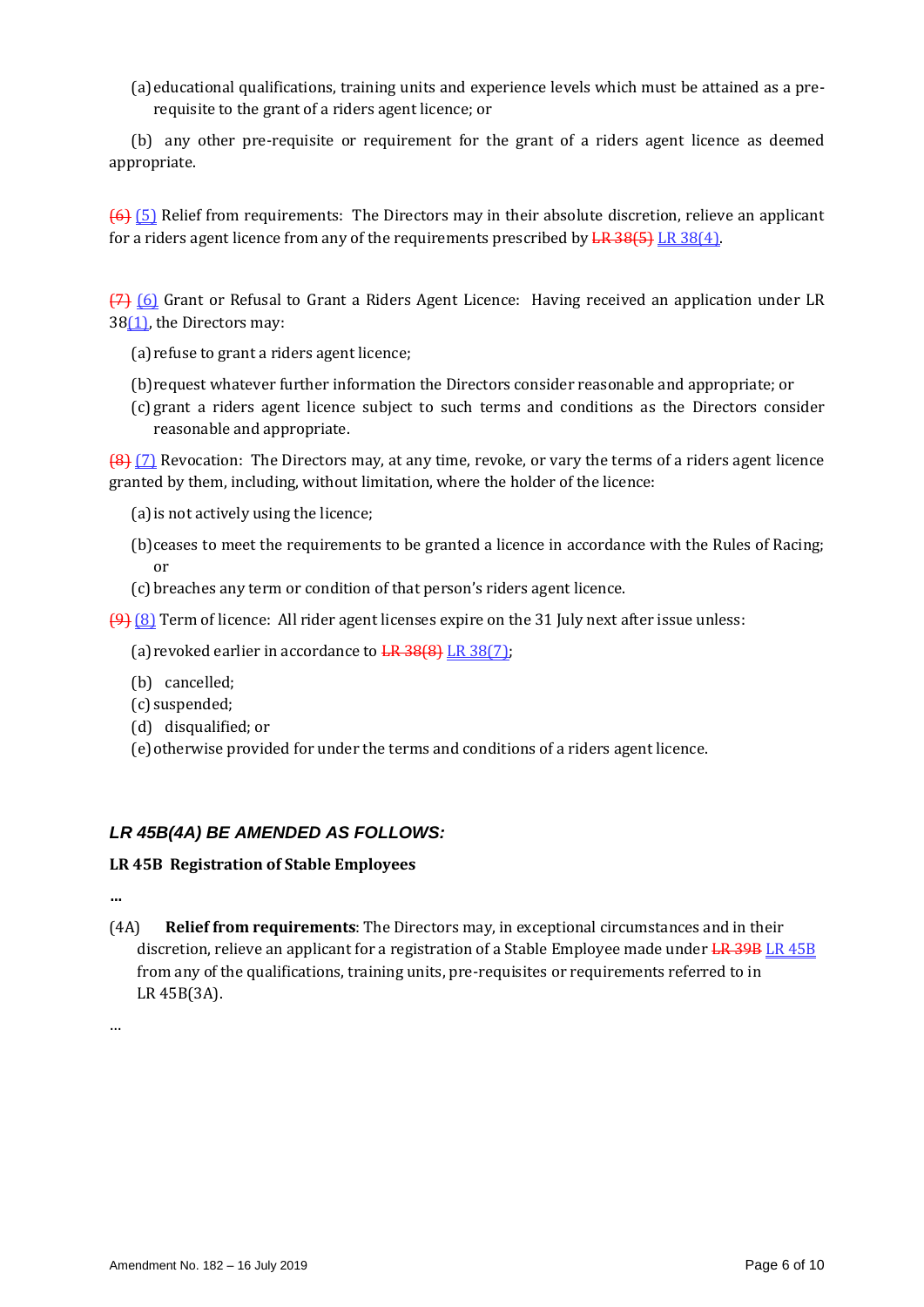### *LR 55(5) BE AMENDED AS FOLLOWS:*

#### **LR 55 Division of races**

**…**

#### (5) **Reallotment for nominators and trainers with two or more runners:**

- (a) Subject to paragraph (b), if after the horses have been allotted to divisions in accordance with LR 20(4) LR 55(4) any nominator (either alone or with any other nominator other than individual members of a Syndicate) or trainer has two or more horses remaining in the same division, Racing Victoria may, whenever practicable:
	- (i) allot one or more of the nominator's or trainer's horses (from the lowest weighted upwards) to the other division or divisions with a view to ensuring if practicable that the nominator or trainer has only one horse in any race; and
	- (ii) exchange therefore a horse or horses on the same weight or as near as possible thereto from such other division or divisions which is or are in the nomination of another nominator or care of another trainer.
- (b) In applying paragraph (a) Racing Victoria must:
	- (i) give preference to the interests of nominators over those of trainers;
	- (ii) ensure so far as practicable that equity is done for all nominators and trainers; and
	- (iii) if there are equal but competing interests, determine the matter by the drawing of lots.

…

# *LR 57 BE AMENDED AS FOLLOWS:*

### **LR 57 Bringing horses to the saddling paddock**

- (1) **Time of entry:** Further to the provisions of AR 165 and subject to LR 57(3), all horses intended to be run in any race must be brought into the saddling paddock:
	- (a) at a Metropolitan Race Meeting: within the Metropolitan Area: not less than two hours before the time appointed for the starting of the race.
	- (b) at a Country Race Meeting: outside the Metropolitan Area: not less than one hour before for the time appointed for the starting of the race.
- (1) (2) **No removal without approval:** A horse which has been brought into the saddling paddock must not be removed from the saddling paddock without the permission of the Stewards.
- (3) The Stewards may by notice from time to time:
	- (a)at Metropolitan Race Meetings designated by the Stewards, require all horses in Race 3 onwards to be brought into the saddling paddock not less than 3 hours before the scheduled start time of their race; and
	- (b)at Country Race Meetings designated by the Stewards, require all horses in Race 1 onwards to be brought into the saddling paddock not less than 2 hours before the scheduled start time of their race.
- (4) For the purposes of LR 57, "saddling paddock" includes the racecourse.

# *LR 60(4A) BE AMENDED AS FOLLOWS:*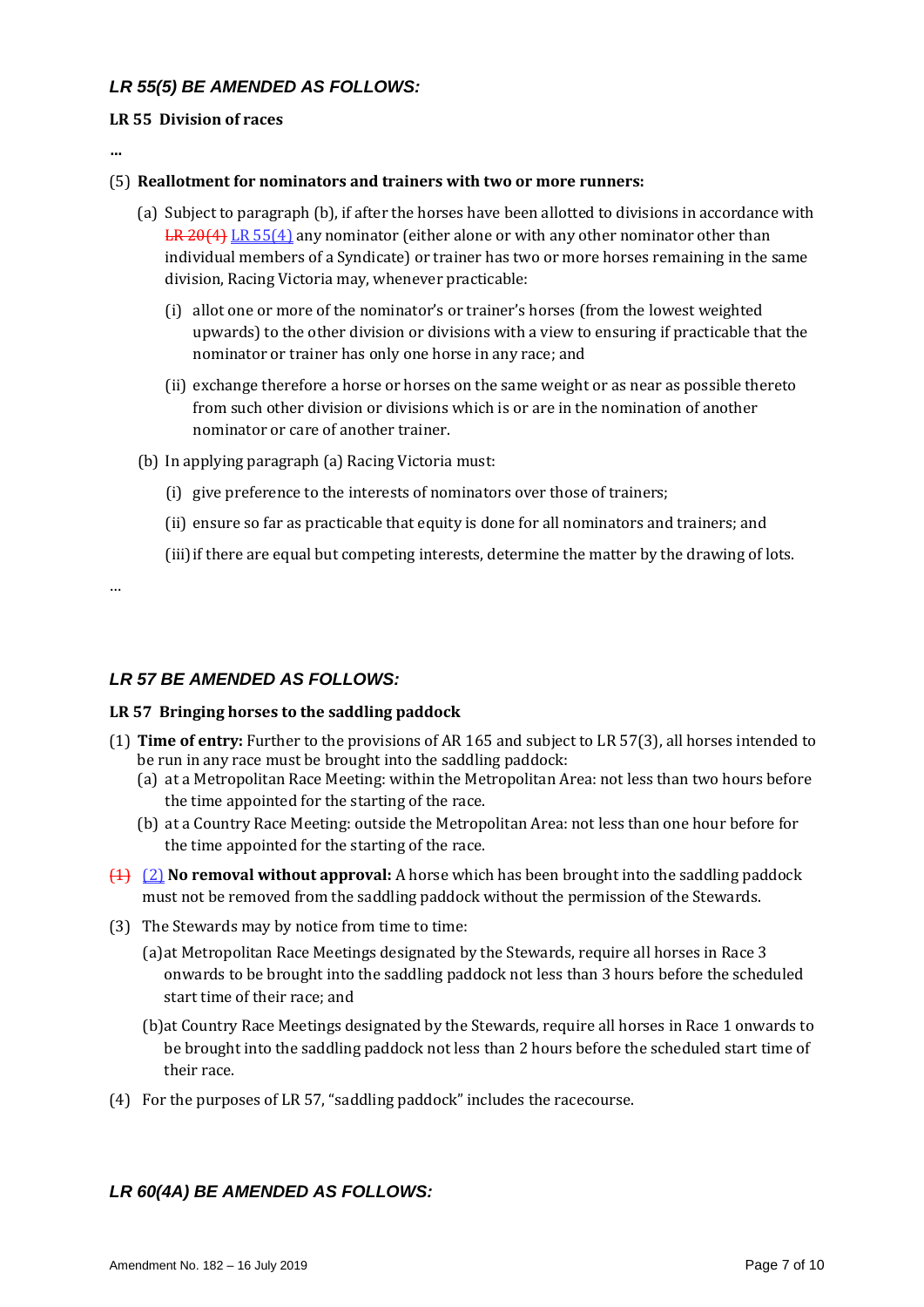#### **LR 60 Closing time and late entries**

**…**

- (4) **No late entry time specified:** If a late entry closing time is not specified in the conditions of a race, horses may be entered until 10:00am on the next day (ignoring Saturdays, Sundays and Victorian public holidays) after the day of the advertised closing time, or such later time as Racing Victoria may direct, upon payment of an entry fee as published in the Prescribed Fee Schedule.
- (4A)**Refund of Late Entry Fee:** If a horse is entered in a race as a late entry in accordance with  $LR$  25(4) LR 60(4) and a late entry fee is paid, that late fee will be refunded if the horse is subsequently eliminated from the race in accordance with LR 62A-62D (inclusive).

…

# *LR 62C(5)(b) BE AMENDED AS FOLLOWS:*

#### **LR 62C Non-handicap races**

**…**

### (5) **Non-handicap hurdle and steeplechase races**

Method of elimination of surplus horses:

- (a) Maiden Class
	- (i) First: Horses which have started in a jumping race but have not received prizemoney in their last four jumping races. Elimination must be effected according to the greatest number of consecutive runs without earning prizemoney, by age, oldest first, and in the case of horses of the same age elimination must be effected by lot.
	- (ii)Second: Horses which have received prizemoney within their last four jumping starts, in order of average prizemoney won, lowest first. In the case of horses with equal average jumping prizemoney elimination must be effected by lot.
	- (iii) Third: Horses which have not started in a jumping race. Elimination must be effected according to aggregate flat prizemoney won, lowest first. In the case of horses with equal aggregate prizemoney elimination must be effected by lot.
- (b) In Set weight and Penalty races to which this  $LR$  62D(5) LR 62C(5) applies, elimination must commence with horses which have received no weight penalty in order of aggregate jumping prizemoney, and then the lowest weight penalty for the race and so on upwards until the safety limit is reached.

…

# *LR 62D(3)(a)(iii) BE AMENDED AS FOLLOWS:*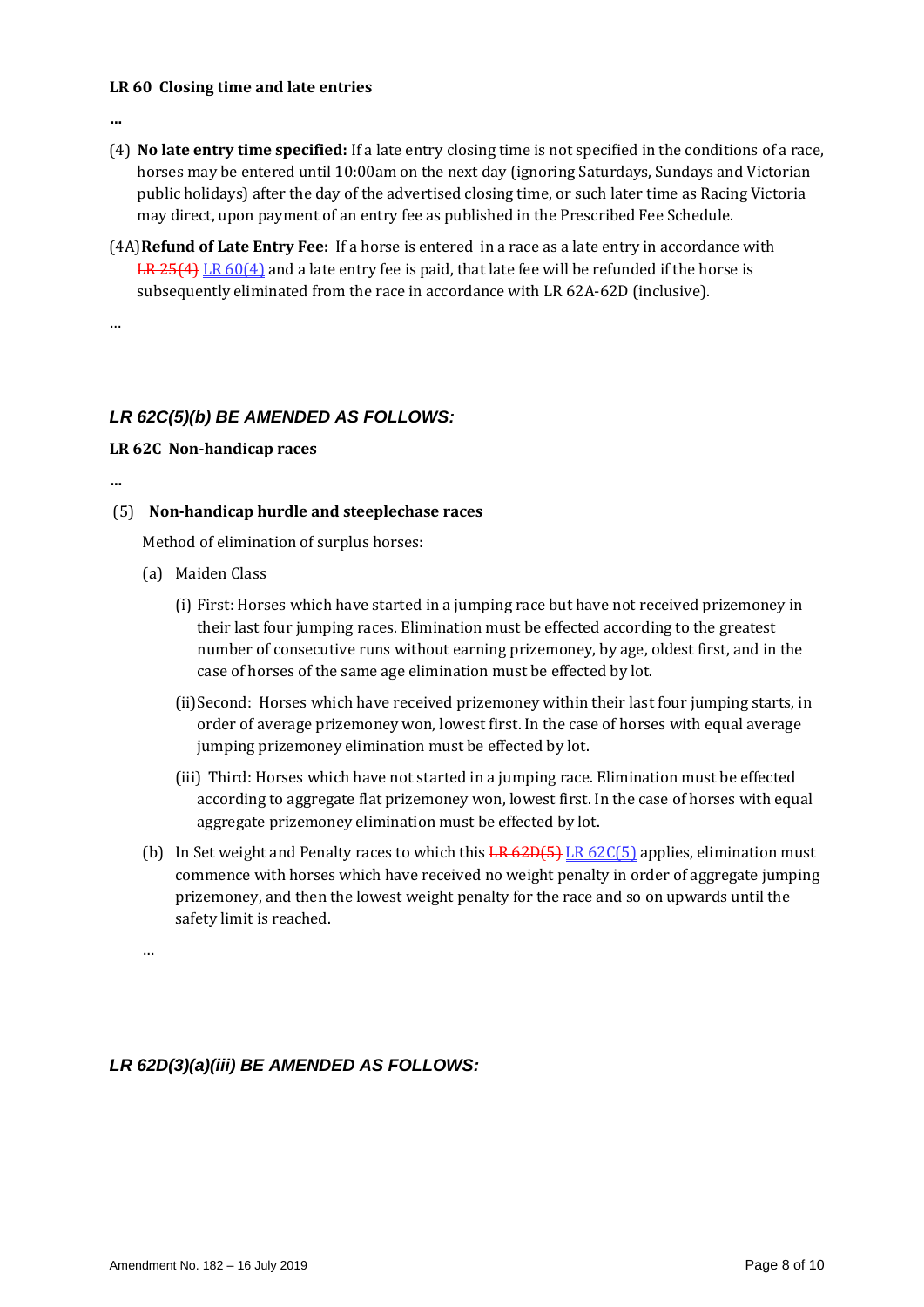#### **LR 62D Special elimination conditions**

**…**

#### (3) **Horses racing on consecutive days:**

- (a) This LR 62D(3) does not apply to:
	- (i) an open class race at a race meeting conducted by the same club on consecutive days;
	- (ii) any Group or Listed race; or
	- (iii) any race for which special conditions are set in accordance with  $LR$  62E(2) LR 62D(2).
- (b) A horse which was declared an acceptor (other than as an emergency acceptor, and whether or not subsequently withdrawn) on the last preceding day on which a race meeting was held in Victoria by a Club registered under the Rules must be eliminated before a horse which was not so declared.
- (c) If it is necessary to eliminate more than one horse pursuant to the preceding paragraph (b), such horses must be eliminated in accordance with the balloting conditions of the race until the safety limit is reached.

…

### *LR 63A(2) BE AMENDED AS FOLLOWS:*

#### **LR 63A Declaration of riders**

- (1) **Time:** The nominator or trainer of a horse accepted as a starter in any race must declare the name of the rider to Racing Australia no later than the following time (or such other time as the Directors of Racing Victoria may direct):
	- (a) at a time specified by Racing Victoria and advertised in Inside Racing for each meeting.
	- (b) emergency acceptor obtaining a start in a race: no later than 8.00 am on the day of the race.
- (2) **Failure to declare:** If the declaration of a rider is not made as required by LR 60A(1) LR 63A(1) the Stewards may do either or both of:
	- (a) order the withdrawal of the horse; and
	- (b) penalise the nominator or trainer.

#### *LR 74B(2) BE AMENDED AS FOLLOWS:*

#### **LR 74B Procedure for horses carrying overweight in jumping and high weight races**

**…**

- (2) **Half a kilogram overweight:**
	- (i) **Up to 65.5 kgs:** The Clerk of Scales may permit riders of horses handicapped up to and including 65.5 kg to weigh out half a kilogram overweight as provided for in  $AR$  120(a) AR 190 without obtaining permission from the Stewards, provided the nominator or trainer of the horse agrees.